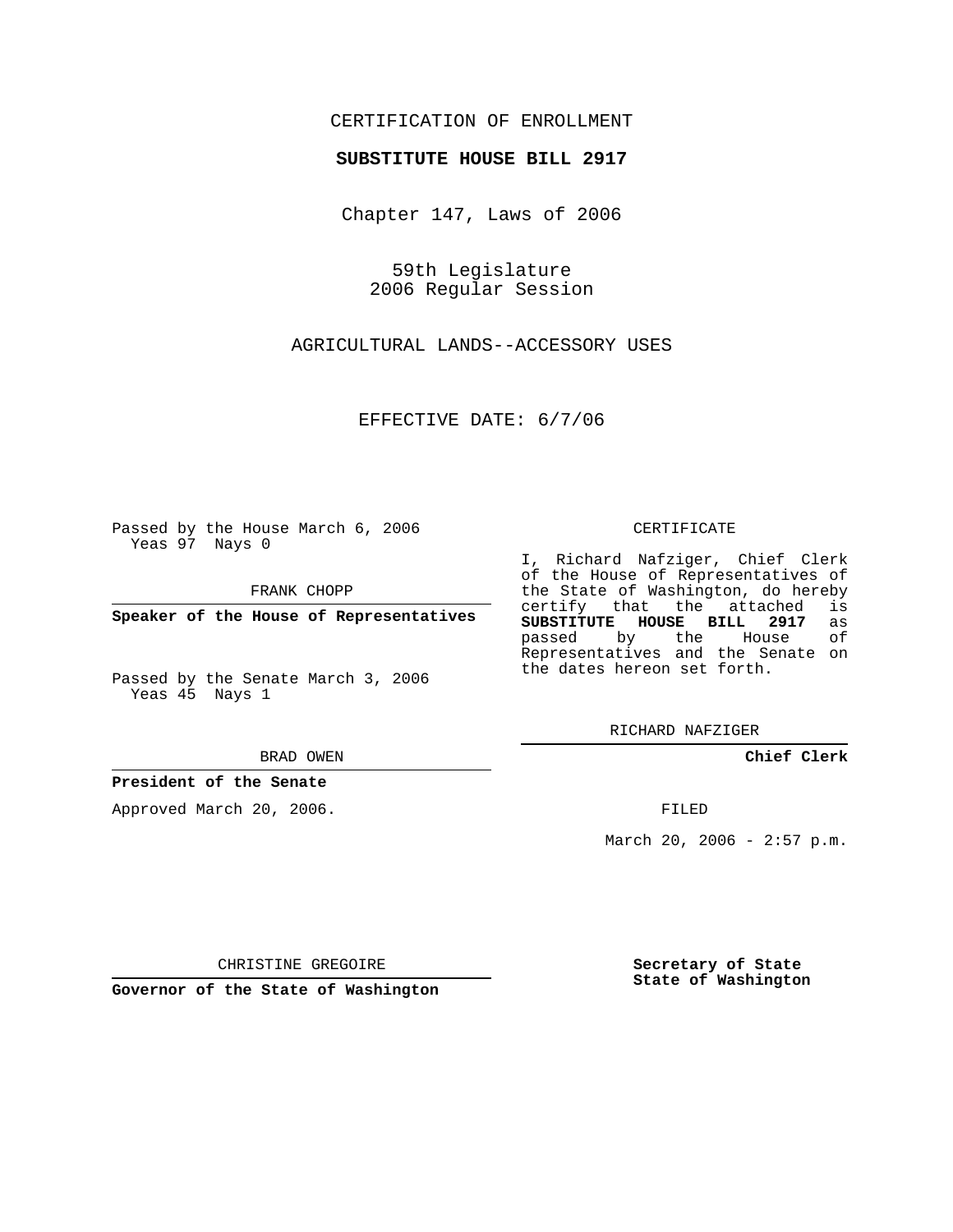# **SUBSTITUTE HOUSE BILL 2917** \_\_\_\_\_\_\_\_\_\_\_\_\_\_\_\_\_\_\_\_\_\_\_\_\_\_\_\_\_\_\_\_\_\_\_\_\_\_\_\_\_\_\_\_\_

\_\_\_\_\_\_\_\_\_\_\_\_\_\_\_\_\_\_\_\_\_\_\_\_\_\_\_\_\_\_\_\_\_\_\_\_\_\_\_\_\_\_\_\_\_

### AS AMENDED BY THE SENATE

Passed Legislature - 2006 Regular Session

## **State of Washington 59th Legislature 2006 Regular Session**

**By** House Committee on Local Government (originally sponsored by Representatives P. Sullivan, Kristiansen, Simpson, Linville, Blake and Ericks; by request of Department of Agriculture)

READ FIRST TIME 02/03/06.

 1 AN ACT Relating to accessory uses on agricultural lands; and 2 amending RCW 36.70A.177.

3 BE IT ENACTED BY THE LEGISLATURE OF THE STATE OF WASHINGTON:

 4 **Sec. 1.** RCW 36.70A.177 and 2004 c 207 s 1 are each amended to read 5 as follows:

 (1) A county or a city may use a variety of innovative zoning techniques in areas designated as agricultural lands of long-term commercial significance under RCW 36.70A.170. The innovative zoning techniques should be designed to conserve agricultural lands and encourage the agricultural economy. Except as provided in subsection 11 (3) of this section, a county or city should encourage nonagricultural uses to be limited to lands with poor soils or otherwise not suitable for agricultural purposes.

14 (2) Innovative zoning techniques a county or city may consider 15 include, but are not limited to:

16 (a) Agricultural zoning, which limits the density of development 17 and restricts or prohibits nonfarm uses of agricultural land and may 18 allow accessory uses, including nonagricultural accessory uses and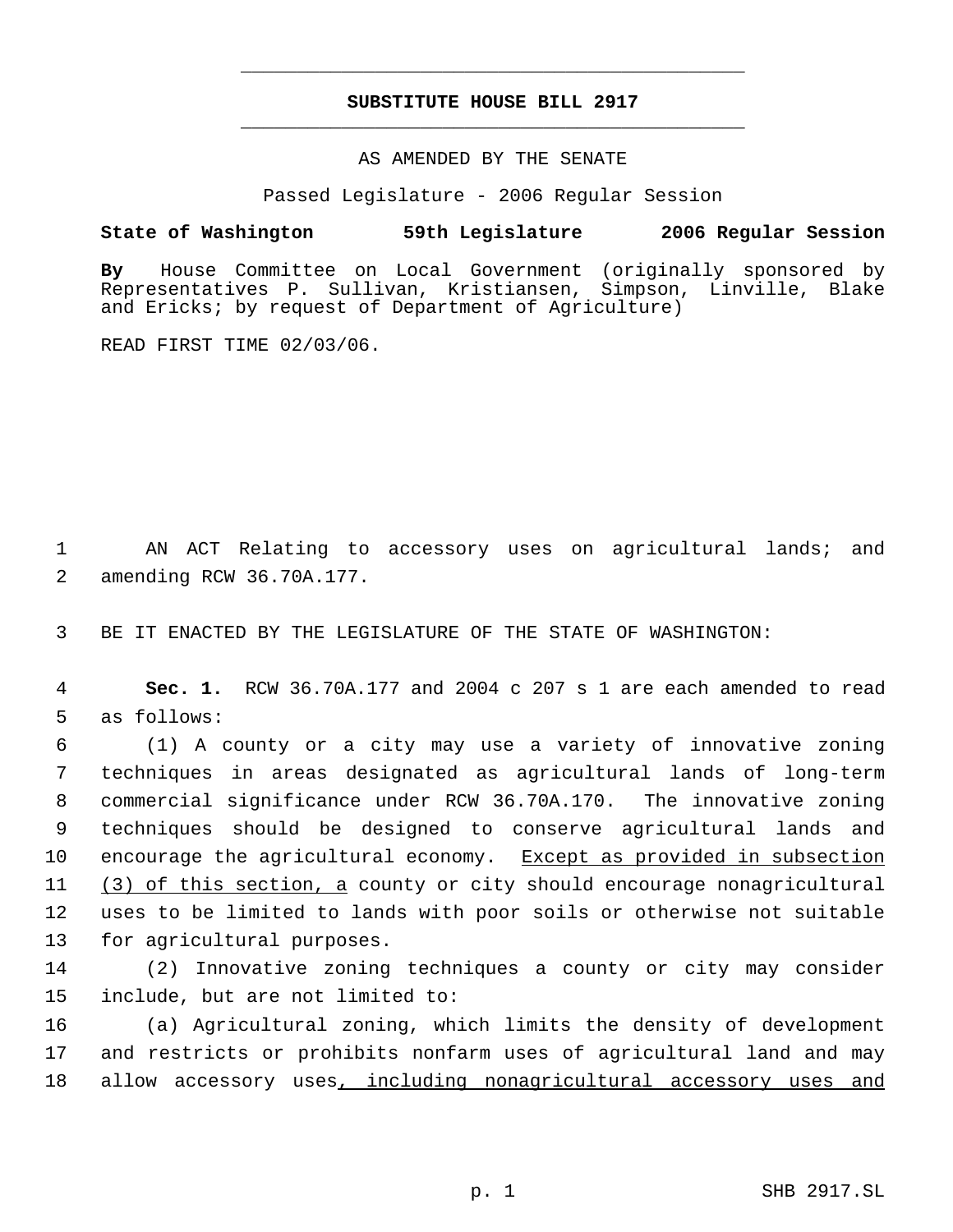1 activities, that support, promote, or sustain agricultural operations 2 and production, as provided in subsection (3) of this section;

 3 (b) Cluster zoning, which allows new development on one portion of 4 the land, leaving the remainder in agricultural or open space uses; 5 (c) Large lot zoning, which establishes as a minimum lot size the

6 amount of land necessary to achieve a successful farming practice;

 7 (d) Quarter/quarter zoning, which permits one residential dwelling 8 on a one-acre minimum lot for each one-sixteenth of a section of land; 9 and

10 (e) Sliding scale zoning, which allows the number of lots for 11 single-family residential purposes with a minimum lot size of one acre 12 to increase inversely as the size of the total acreage increases.

13 (3)(( $\frac{1}{a}$ )) Accessory uses allowed under subsection (2)(a) of this 14 section shall comply with the following:

15 ( $(\frac{1}{1})$ ) (a) Accessory uses shall be located, designed, and operated 16 so as ((not)) to not interfere with ((natural resource land uses and 17 shall be accessory to the growing of crops or raising of animals)), and 18 to support the continuation of, the overall agricultural use of the 19 property and neighboring properties, and shall comply with the 20 requirements of this chapter;

21  $((\{\text{iii}\})$  (b) Accessory ((commercial or retail)) uses ((shall 22 predominately produce, store, or sell regionally produced)) may 23 include:

24 (i) Agricultural accessory uses and activities, including but not 25 limited to the storage, distribution, and marketing of regional 26 agricultural products from one or more producers, ((products derived 27 from regional agricultural production,)) agriculturally related 28 experiences, or ((products produced on-site. Accessory commercial and 29 retail uses shall offer for sale predominantly products or services 30 produced on-site)) the production, marketing, and distribution of 31 value-added agricultural products, including support services that 32 facilitate these activities; and

33 (((iii) Accessory uses may operate out of existing or new buildings 34 with parking and other supportive uses)) (ii) Nonagricultural accessory 35 uses and activities as long as they are consistent with the size  $36$  ((and)), scale, and intensity of the existing agricultural use of the 37 property and the existing buildings on the site ((but)). 38 Nonagricultural accessory uses and activities, including new buildings,